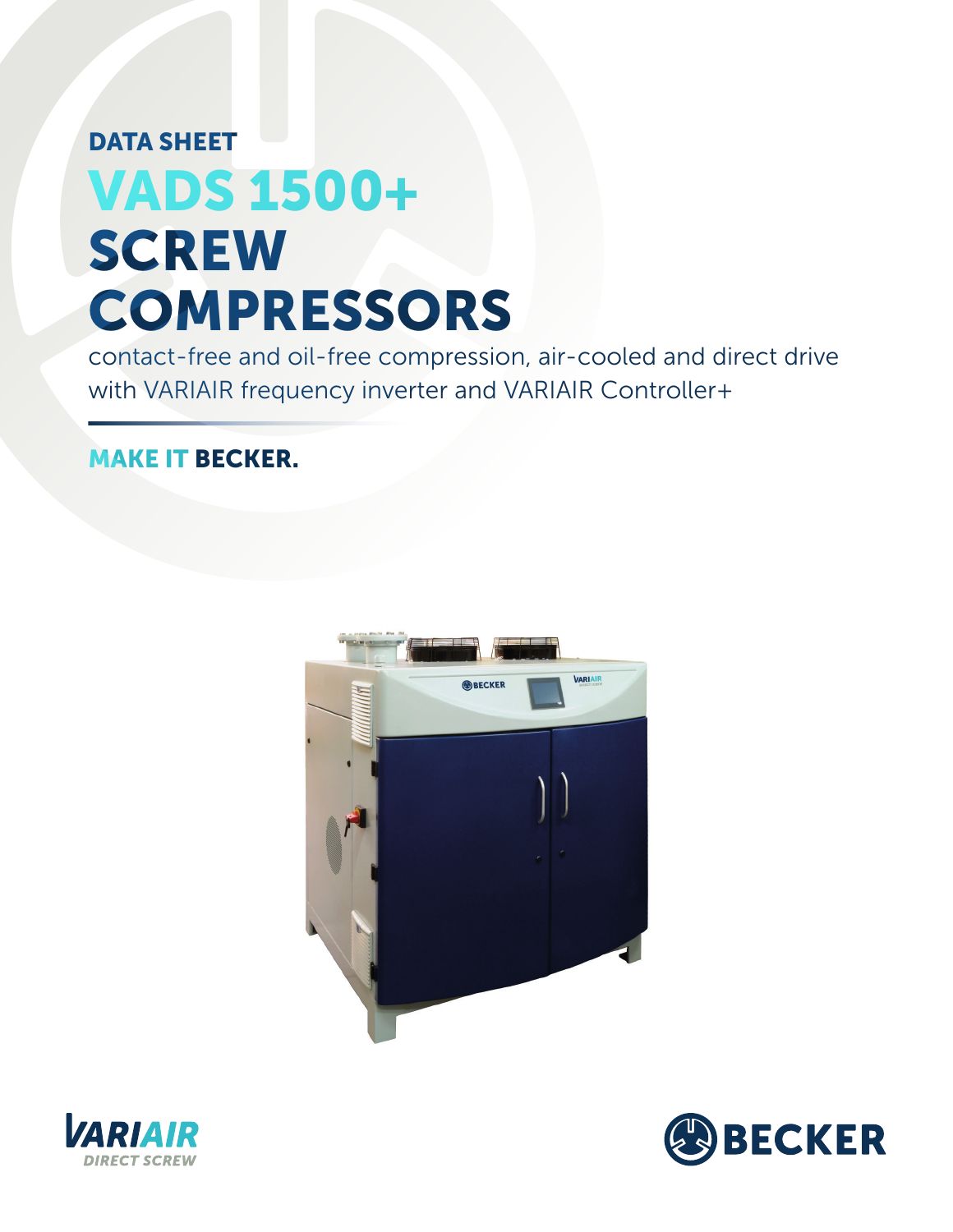



- 1 Vacuum connection (DIN 2565 G6)
- 2 Pressure connection (DIN 2565 G6)
- 3 Installation surface
- **▪** Dimensions inch

| <b>Blast</b><br>air rate | <b>Pressure</b> | <b>Drive</b><br>speed          | Emission sound<br>pressure level <sup>1)</sup> |        | Weight | $\frac{13}{3}$<br>$\begin{pmatrix} M \\ 3 \end{pmatrix}$ | $-1$ |
|--------------------------|-----------------|--------------------------------|------------------------------------------------|--------|--------|----------------------------------------------------------|------|
| <b>CFM</b>               | <b>PSIG</b>     | rpm                            | dB(A)                                          |        | lbs    | Frequency inverter                                       | A    |
| max.                     |                 | max.                           | 110 Hz                                         | 200 Hz |        | VAU45/VADS1500+                                          | max. |
| 723                      | 14.5            | 10000<br>$(80-165 \text{ Hz})$ | 75                                             | 80     | 2646   | 60.3 hp $\cdot$ 380-480 V $\cdot$ 50/60 Hz               | 125  |

<sup>1)</sup> According to DIN EN ISO 11203, accuracy class of measurement: class 2, extended measurement uncertainty: 3 dB 39.4 inch distance, at medium load, both connection sides piped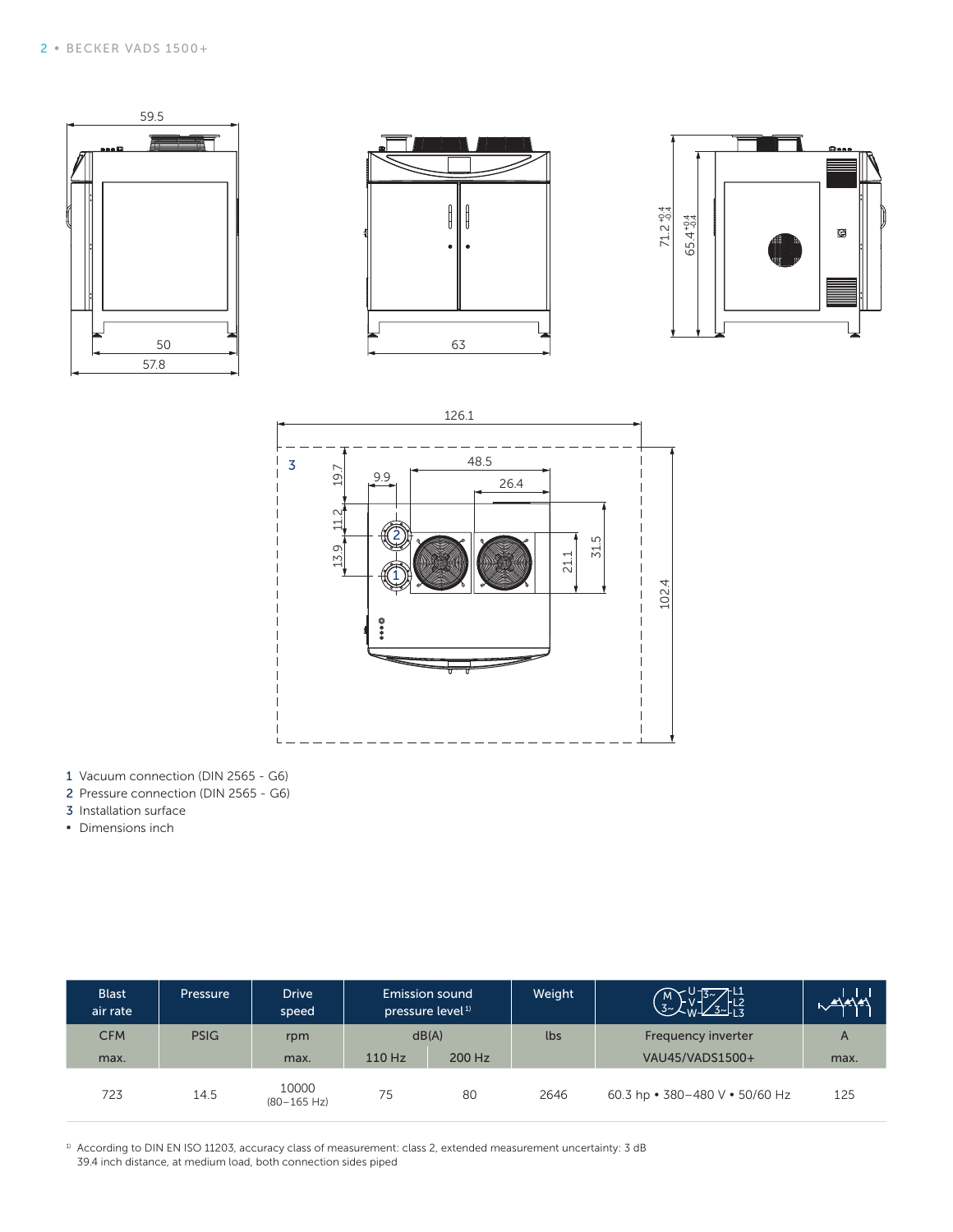

Reference data (atmosphere): 0 PSIG, 68°F Tolerance:  $±10%$